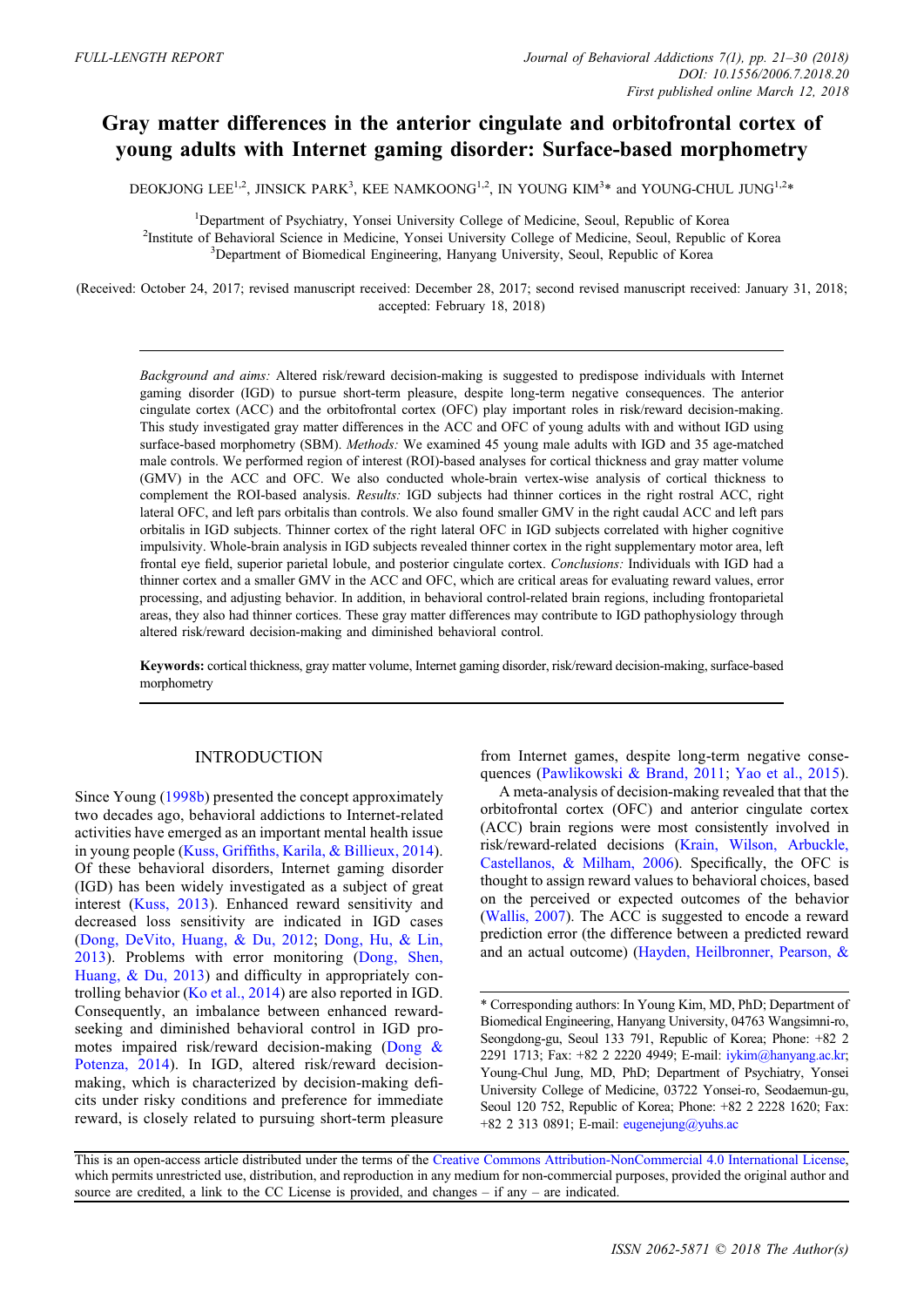[Platt, 2011\)](#page-7-0) and play a crucial role in error monitoring and adjusting behaviors [\(Amiez, Joseph, & Procyk, 2005\)](#page-6-0). Individuals with IGD have reported altered functional activity of the ACC and the OFC in response to several mental tasks, which could affect their ability to make risk/rewardrelated decisions. In a previous functional imaging study using the Probabilistic Guessing Task, individuals with IGD showed increased activation in the OFC during gain conditions and decreased activation in the ACC during loss conditions ([Dong, Huang, & Du, 2011](#page-7-0)). Individuals with IGD also demonstrated altered activation in the ACC and the OFC in response to the STROOP Task, indicating a diminished capacity to perform error monitoring and exert cognitive control over their behavior [\(Dong, DeVito, Du, &](#page-7-0) [Cui, 2012](#page-7-0); [Dong, Shen, et al., 2013\)](#page-7-0). Notably, these findings are consistent with reported structural changes in the OFC and the ACC associated with IGD [\(Lin, Dong, Wang, & Du,](#page-8-0) [2015](#page-8-0); [Yuan et al., 2011\)](#page-9-0). A recent study, which combined a cross-sectional and longitudinal design, indicated that deficits in orbitofrontal gray matter are a marker of IGD ([Zhou](#page-9-0) [et al., 2017\)](#page-9-0). A relationship between altered gray matter in the ACC and dysfunctional cognitive control is reported in IGD ([Lee, Namkoong, Lee, & Jung, 2017](#page-8-0); [Wang et al.,](#page-8-0) [2015](#page-8-0)). Given the influence of altered gray matter on functional neural activity ([Honey, Kötter, Breakspear, & Sporns,](#page-7-0) [2007](#page-7-0)), we hypothesize that altered gray matter in the OFC and the ACC contributes to maladaptive risk/reward decision-making in IGD.

Several neuroanatomical techniques are used to investigate gray matter, including surface-based morphometric (SBM) analysis, which provides a sensitive method for measuring morphological properties of the brain using geometric models of the cortical surface [\(Fischl et al.,](#page-7-0) [2004](#page-7-0)). SBM analysis has numerous potential advantages for investigations of cortical morphology: it can be utilized to measure cortical folding patterns ([Fischl et al., 2007](#page-7-0)) and to mask out subcortical tissues ([Kim et al., 2005\)](#page-7-0). In addition, SBM analysis provides meaningful information on cortical thickness, whereas comparable techniques, such as voxel-based morphometry (VBM), are limited to assessing cortical shape [\(Hutton, Draganski, Ashburner, &](#page-7-0) [Weiskopf, 2009\)](#page-7-0). Although VBM studies have found regional gray matter volume (GMV) alterations in individuals with IGD ([Yao et al., 2017\)](#page-8-0), there has not been sufficient SBM analysis, including assessment of cortical thickness, for IGD. Some SBM studies found a thinner OFC in adolescents with IGD than in controls ([Hong et al., 2013;](#page-7-0) [Yuan et al., 2013](#page-9-0)). However, SBM analysis of young adults with IGD has not been performed. Furthermore, although adolescents and young adults with IGD are reported to have smaller GMV of the ACC [\(Lee et al., 2017;](#page-8-0) [Wang et al.,](#page-8-0) [2015](#page-8-0)), there has been no study of cortical thickness of the ACC. Because GMV and cortical thickness provide different kinds of information about neuropsychiatric disorders [\(Lemaitre et al., 2012;](#page-8-0) [Winkler et al., 2010\)](#page-8-0), we speculate that the combined measures of GMV and cortical thickness can offer a more complete picture of altered gray matter in IGD.

The purpose of this study was to compare ACC and OFC gray matter in young adults with and without IGD. Using SBM analysis, we analyzed GMV and cortical thickness in

Internet game addicts. We hypothesized that young adults with IGD would have a smaller GMV and a thinner cortex in the ACC and the OFC. We anticipate that these gray matter alterations correlate with an increased tendency to make decisions founded in short-term gratification, such as the pleasure of gaming, rather than assessment of long-term risks, such as negative psychosocial consequences. To test our hypothesis, we conducted a region of interest (ROI) based analysis, focused on the ACC and the OFC, to investigate GMV and cortical thickness in young adults with IGD. We then used correlation analyses to investigate the relationship between altered gray matter and the clinical features of IGD. For a secondary analysis, we performed a whole-brain vertex-wise analysis of cortical thickness to examine cortical thickness alterations outside of the ACC and OFC, as a complement to the ROI-based analysis.

## MATERIALS AND METHODS

#### Participants

Participants for this study were recruited through online advertisements, flyers, and word of mouth. Only males were included in the study. The participants were evaluated for their Internet use patterns and screened for IGD using a previously established Internet Addiction Test (IAT; [Young, 1998a](#page-9-0)). The participants who scored 50 points or above on the IAT and reported that their main use of the Internet was playing games were then classified as candidates, with a diagnosis of IGD. These candidates then underwent a clinician-administered interview to assess the core components of their addiction, including tolerance, withdrawal, adverse consequences, and excessive use with a loss of sense of time [\(Block, 2008](#page-6-0)). As such, a total of 80 subjects took part in the study; these included 45 male adults with IGD and 35 healthy male controls, who were all right-handed and aged between 21 and 26 years (mean:  $23.6 \pm 1.6$ ).

All subjects received the structured clinical interview for DSM-IV Axis I disorders [\(First, Spitzer, & Williams, 1997\)](#page-7-0) to evaluate the presence of major psychiatric disorders and the Korean version of the Wechsler Adult Intelligence Scale ([Wechsler, 2014](#page-8-0)) to assess Intelligence Quotient (IQ). Considering that IGD often has psychiatric comorbidities ([Kim et al., 2016](#page-7-0)), we performed the Beck Depression Inventory (BDI; [Beck, Steer, & Brown, 1996](#page-6-0)) for depression, the Beck Anxiety Inventory (BAI; [Beck, Epstein,](#page-6-0) [Brown, & Steer, 1988\)](#page-6-0) for anxiety, and the Wender Utah Rating Scale (WURS; [Ward, 1993](#page-8-0)) for childhood symptoms of attention-deficit hyperactivity disorder (ADHD). Finally, because IGD is closely associated with high impulsivity ([Choi et al., 2014\)](#page-6-0), we used the Barratt Impulsiveness Scale – version 11 (BIS-11; [Patton & Stanford, 1995](#page-8-0)) to test impulsivity. The BIS-11 consists of three subscales: cognitive impulsivity, motor impulsivity, and non-planning impulsivity. All subjects were medication-naive during assessment. Exclusion criteria for all subjects were major psychiatric disorders other than IGD, low intelligence that impeded ability to complete self-reports, neurological, or medical illness, and contraindications on the MRI scan.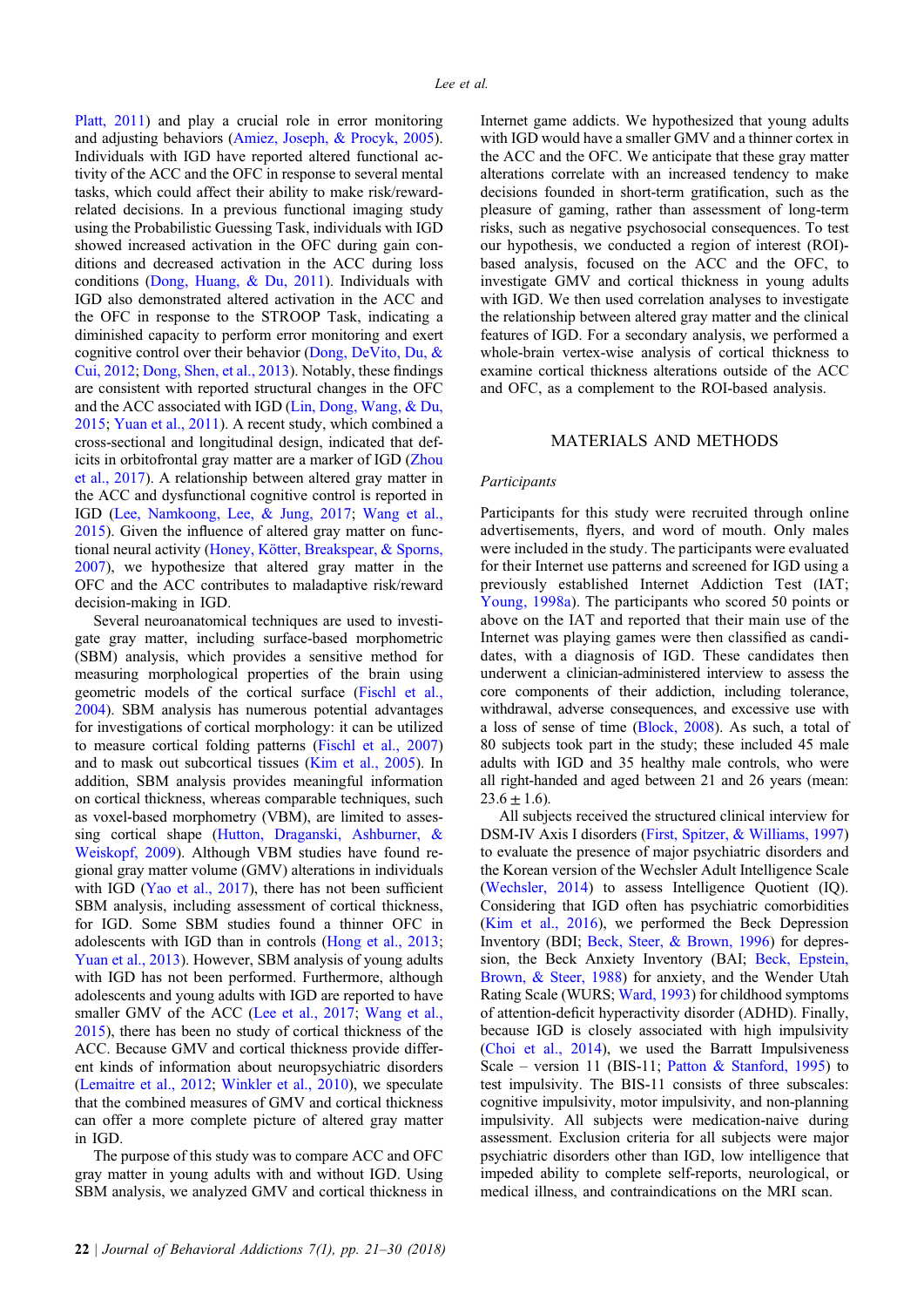#### Data acquisition and image processing

Brain MRI data were collected using a 3T Siemens Magnetom MRI scanner equipped with an eight-channel head coil. A high-resolution structural MRI was acquired in the sagittal plane by means of a T1-weighted spoiled 3D gradient echo sequence (echo time  $= 2.19$  ms, repetition time  $=$ 1,780 ms, flip angle =  $9^{\circ}$ , field of view = 256 mm, matrix =  $256 \times 256$ , transversal slice thickness = 1 mm). All MRI data were visually inspected for the presence of artifacts. FreeSurfer 5.3.0 ([http://surfer.nmr.mgh.harvard.edu/\)](http://surfer.nmr.mgh.harvard.edu/) was employed for SBM analyses of cortical thickness and GMV. The processing stream included the disposal of non-brain tissue using a hybrid approach ([Ségonne et al., 2004\)](#page-8-0), correction of intensity non-uniformity ([Sled, Zijdenbos, & Evans,](#page-8-0) [1998\)](#page-8-0), segmentation of gray–white matter tissue [\(Dale, Fischl,](#page-6-0) [& Sereno, 1999](#page-6-0)), tessellation of gray–white matter boundary and topologically correction [\(Ségonne, Pacheco, & Fischl,](#page-8-0) [2007\)](#page-8-0), surface inflation and flattening [\(Fischl, Sereno, & Dale,](#page-7-0) [1999\)](#page-7-0), transformation into a spherical space atlas ([Fischl,](#page-7-0) [Sereno, Tootell, & Dale, 1999](#page-7-0)), and automatic parcellation of human cerebral cortex [\(Fischl et al., 2004](#page-7-0)). Cortical thickness was determined by estimating the distance between the gray–white matter boundary (inner surface) and the pial surface (outer surface). The data were smoothed using a 10-mm full-width at half maximum Gaussian kernel.

## Imaging data analysis

ROI-based analyses were performed to compare GMV and cortical thickness between individuals with IGD and controls. ROIs were defined using the Desikan–Killiany cortical atlas ([Desikan et al., 2006](#page-6-0)). ROIs included both sides of the ACC (caudal/rostral ACC) and the OFC (lateral/medial OFC, pars orbitalis) (Figure 1). To assess group differences

(individuals with IGD vs. controls) in GMV and cortical thickness, mean values of GMV, and cortical thickness within each ROI were extracted using FreeSurfer. For each ROI, we conducted an analysis of covariance with SPSS 24.0 (SPSS Inc., Chicago, IL, USA) for a significance level of  $p = .05$ . Age, IQ, and the intracranial volume (ICV) of each subject were entered as covariates in analysis for GMV. Age and IQ were entered as covariates in analysis for cortical thickness, but ICV was not included as a covariate, as previous studies have suggested that cortical thickness is not affected by ICV ([Buckner et al., 2004](#page-6-0)). To assess the brain-behavior relationships, we performed a correlation analysis for gray matter alterations (GMV and cortical thickness in the OFC and the ACC) and the selfreporting scales (IAT and BIS).

To complement ROI analysis, the surface-based wholebrain analyses for cortical thickness were also performed using general linear models in FreeSurfer's Query, Design, Estimate, Contrast module after controlling for age and IQ of each subject. As an exploratory investigation for whole-brain, a cluster-forming threshold of uncorrected  $p < .005$  was employed for a vertex-wise comparison. We exclusively reported clusters with a significant number of vertices greater than 200 to reduce the possibility of generating false positives ([Fung et al., 2015](#page-7-0); [Wang](#page-8-0) [et al., 2014\)](#page-8-0).

# Ethics

This study was carried out under the guidelines for the use of human participants established by the Institutional Review Board at Yonsei University. The Institutional Review Board of the Yonsei University approved the study. Following a complete description of the scope of the study to all participants, written informed consent was obtained.



Figure 1. Regions of interest (ROIs). ROIs were defined according to the Desikan–Killiany cortical atlas. ROIs for the anterior cingulate cortex (ACC) included both sides of the caudal ACC (green) and the rostral ACC (orange). ROIs for the orbitofrontal cortex (OFC) included both sides of the lateral OFC (red), medial OFC (blue), and the pars orbitalis (yellow)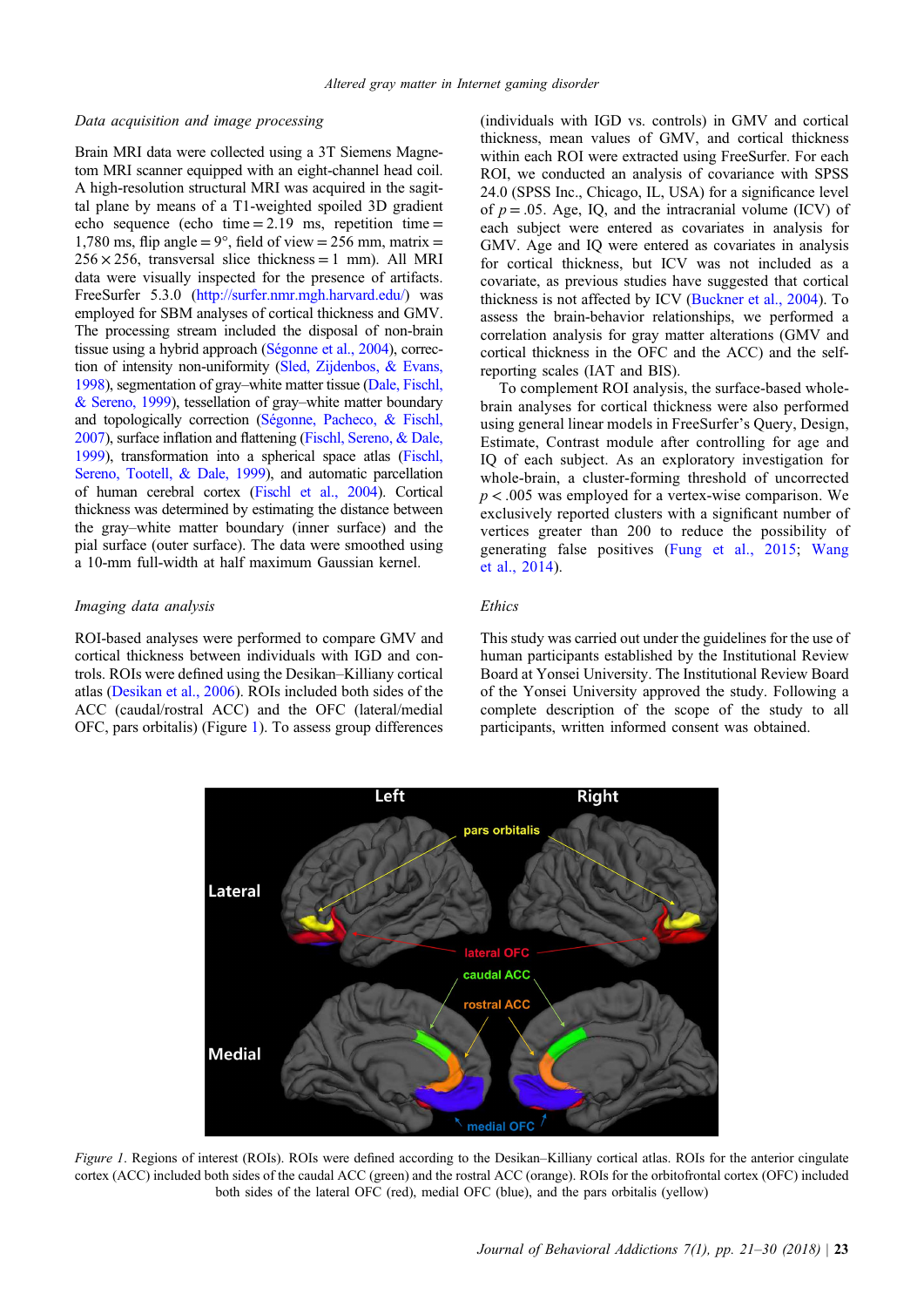# RESULTS

# Demographic and clinical characteristics of subjects

The participants in the control and IGD groups were matched by age and full-scale IQ (Table 1). Subjects with IGD scored significantly higher on tests of Internet addiction (IA) and impulsivity compared with controls (IAT:  $p < .001$ ; BIS:  $p = .012$ ). In addition, members of the IGD group scored significantly higher on tests of depression, anxiety, and childhood ADHD symptoms compared with healthy controls (BDI:  $p = .001$ ; BAI:  $p < .001$ ; WURS:  $p < .001$ ). Total ICV was not significantly different between controls and subjects with IGD  $(1,600.39 \pm$ 149.09 cm<sup>3</sup> for IA group;  $1,624.02 \pm 138.96$  cm<sup>3</sup> for controls;  $p = .467$ ).

#### ROI-based analyses

ROI-based analyses of cortical thickness found that subjects with IGD had a thinner cortex in the right rostral ACC, the right lateral OFC, and the left pars orbitalis than the cortex in controls (rostral ACC:  $p = .011$ ; lateral OFC:  $p = .021$ ; pars orbitalis:  $p = .003$ ; Table 2). These findings remained significant after including comorbid conditions

(BDI, BAI, and WURS) as covariates (rostral ACC:  $p = .008$ ; lateral OFC:  $p = .044$ ; pars orbitalis:  $p = .014$ ). ROI-based analyses for GMV showed that subjects with IGD had smaller GMV in the right caudal ACC and the left pars orbitalis, compared with controls (caudal ACC:  $p = .042$ ; pars orbitalis:  $p = .021$ ). These findings remained significant in the caudal ACC  $(p=.013)$  after including comorbid conditions (BDI, BAI, and WURS) as covariates but not in the pars orbitalis ( $p = .098$ ). Relative to controls, subjects with IGD did not have a larger GMV or thicker cortex in ROIs.

In IGD subjects, a thinner cortex in the right lateral OFC significantly correlated with higher cognitive impulsivity scores, after comorbid conditions (BDI, BAI, and WURS) were included as covariates ( $r = -.333$ ,  $p = .038$ ; Figure [2](#page-4-0)). We found no statistical correlation between gray matter alterations, specifically a smaller GMV and a thinner cortex, and IAT scores.

### Whole-brain vertex-wise analysis

A whole-brain vertex-wise analysis of cortical thickness showed that subjects with IGD had a thinner cortex in the right supplementary motor area (SMA; peak Talairach coordinate:  $X = 7$ ,  $Y = 21$ ,  $Z = 53$ ; Figure [3A](#page-4-0)). In addition,

|  |  |  | Table 1. Demographics and clinical variables of participants |
|--|--|--|--------------------------------------------------------------|
|  |  |  |                                                              |

|                                          | Internet gaming<br>disorder group $(n = 45)$ | Control<br>group $(n=35)$ | Test $(t)$ | $p$ value |
|------------------------------------------|----------------------------------------------|---------------------------|------------|-----------|
| Age (years)                              | $23.8 \pm 1.5$                               | $23.4 + 1.7$              | 1.074      | .286      |
| Full Scale IO <sup>a</sup>               | $101.0 \pm 10.3$                             | $102.7 + 9.3$             | 0.779      | .438      |
| Internet Addiction Test                  | $65.8 \pm 10.6$                              | $31.8 \pm 12.7$           | 12.990     | < 0.001   |
| Barratt Impulsiveness Scale              | $52.6 \pm 14.8$                              | $44.8 \pm 11.6$           | 2.585      | .012      |
| Cognitive impulsivity                    | $13.8 \pm 5.1$                               | $12.2 + 4.3$              | 1.430      | .157      |
| Motor impulsivity                        | $18.3 + 4.2$                                 | $14.9 + 3.4$              | 3.949      | < 0.001   |
| Non-planning impulsivity                 | $20.6 \pm 7.9$                               | $17.7 \pm 5.9$            | 1.817      | .073      |
| Beck Depression Inventory                | $14.4 \pm 7.4$                               | $8.8 + 6.9$               | 3.489      | .001      |
| Beck Anxiety Inventory                   | $13.0 + 9.2$                                 | $6.8 + 5.8$               | 3.695      | < 0.001   |
| Alcohol Use Disorder Identification Test | $12.8 \pm 9.6$                               | $9.8 + 5.7$               | 1.728      | .088      |
| Wender Utah Rating Scale <sup>b</sup>    | $42.0 + 21.9$                                | $25.4 \pm 16.0$           | 3.759      | < .001    |

*Note.* Values are expressed as means  $\pm$  *SD*.

<sup>a</sup>Intelligence Quotient (IQ) was assessed using the Wechsler Adult Intelligence Scale.

<sup>b</sup>Wender Utah Rating Scale was performed to assess childhood ADHD symptoms.

| Table 2. Region of interest-based comparison of cortical thickness and gray matter volume between young males with Internet gaming |                                                             |  |  |  |  |  |  |
|------------------------------------------------------------------------------------------------------------------------------------|-------------------------------------------------------------|--|--|--|--|--|--|
|                                                                                                                                    | disorder (IGD) and controls (IGD group $\lt$ control group) |  |  |  |  |  |  |

|                                      | Side  | Internet gaming<br>disorder group $(n = 45)$ | Control<br>group $(n=35)$ | Test $(F)$ | $p$ value |
|--------------------------------------|-------|----------------------------------------------|---------------------------|------------|-----------|
| Cortical thickness (mm)              |       |                                              |                           |            |           |
| Rostral anterior cingulate cortex    | Right | $2.86 + 0.20$                                | $2.98 + 0.19$             | 6.747      | .011      |
| Lateral orbitofrontal cortex         | Right | $2.71 + 0.14$                                | $2.79 + 0.14$             | 5.540      | .021      |
| Pars orbitalis                       | Left  | $2.71 + 0.20$                                | $2.86 + 0.21$             | 9.453      | .003      |
| Gray matter volume $\text{(mm)}^3$ ) |       |                                              |                           |            |           |
| Caudal anterior cingulate cortex     | Right | $2,353.24 \pm 556.33$                        | $2,606.89 \pm 540.76$     | 4.285      | .042      |
| Pars orbitalis                       | Left  | $2,298.00 \pm 323.25$                        | $2,457.83 \pm 298.86$     | 5.523      | .021      |

*Note.* Values are expressed as means  $\pm$  *SD*.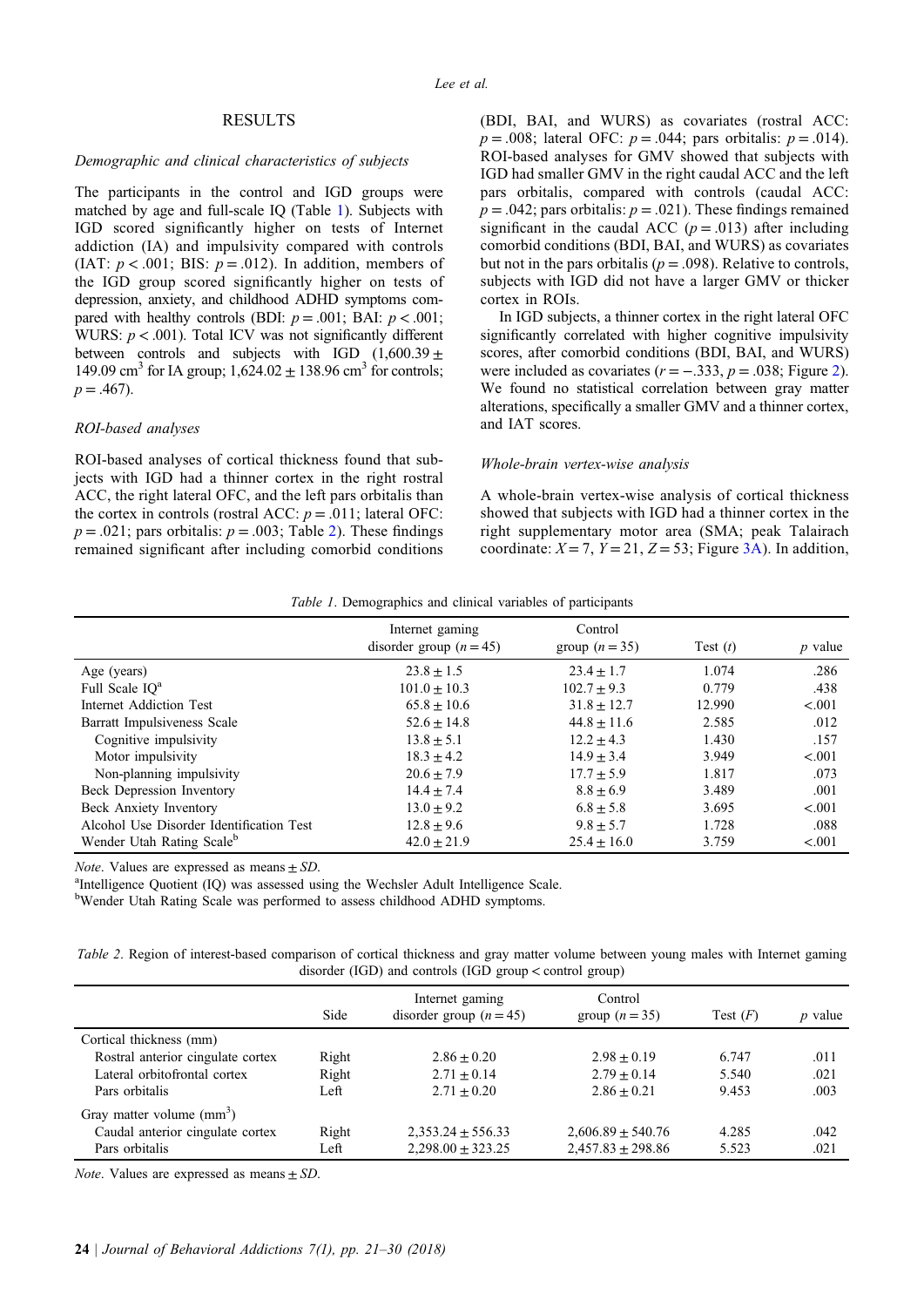<span id="page-4-0"></span>

Figure 2. Correlation analysis for brain-behavior relationships. Partial correlation between cortical thickness in the right lateral orbitofrontal cortex (OFC) and cognitive impulsivity score of the Barratt Impulsiveness Scale (BIS) after controlling for covariates (age, IQ, BDI, BAI, and WURS). To depict partial correlation, variables were regressed onto covariates using a linear regression. Scatter plots were generated using calculated non-standardized

residuals. The cortical thickness of the right lateral OFC

significantly correlated with cognitive impulsivity in IGD subjects  $(r = -.333, p = .038)$ 

subjects with IGD had a thinner cortex in the left frontal eye field (FEF; peak Talairach coordinate:  $X = -10$ ,  $Y = 17$ ,  $Z = 45$ ; Figure 3B), the left posterior cingulate cortex (PCC; peak Talairach coordinate:  $X = -9$ ,  $Y = -30$ ,  $Z = 40$ ; Figure 3B), and the left superior parietal lobule (SPL; peak Talairach coordinate:  $X = -15$ ,  $Y = -62$ ,  $Z = 61$ ; Figure 3C) than controls. Members of the IGD group did not have any areas of the brain with a thicker cortex compared with controls.

# DISCUSSION

Using SBM analysis, we compared the gray matter of the ACC and OFC in young adults with IGD with that of matched healthy controls. Our findings support the hypothesis that young adults with IGD have thinner cortices and smaller GMVs in the ACC and the OFC than controls. We performed an ROI-based analysis and found that subjects with IGD have a thinner cortex in the right rostral ACC, right lateral OFC, and left pars orbitalis than controls. Previous studies have reported a thinner cortex in the lateral OFC and pars orbitalis of adolescents with IGD [\(Hong et al.,](#page-7-0) [2013;](#page-7-0) [Yuan et al., 2013](#page-9-0)). This study focused on young adults and found similar results with respect to cortical thickness in the OFC and in the rostral ACC. In subjects with IGD, a thinner right lateral OFC cortex correlated with higher cognitive impulsivity, reflecting a tendency to make decisions based on short-term gratification. In addition, we found that subjects with IGD had a smaller GMV in the right caudal ACC and the left pars orbitalis. This finding is consistent with previous VBM studies, which reported that subjects with IGD have smaller GMVs in the ACC and the OFC [\(Yuan et al., 2011;](#page-9-0) [Zhou et al., 2011\)](#page-9-0). As in previous studies [\(Hutton et al., 2009](#page-7-0); [Tomoda, Polcari, Anderson, &](#page-8-0) [Teicher, 2012\)](#page-8-0), our results of GMV and cortical thickness coincided partially, but we also found differences. Our findings suggest that cortical thickness does not coincide completely with GMV, indicating that GMV and cortical thickness should be considered together for a more accurate picture of gray matter alterations.

An important finding of this study is that young adults with IGD have gray matter alterations in the ACC; specifically, these individuals have a thinner right rostral ACC cortex, as well as a smaller GMV in the right caudal ACC, compared with controls. The rostral part of the ACC is implicated in error-related responses, including affective processing, and the caudal part of the ACC is associated with detection of conflict to recruit cognitive control ([Van](#page-8-0) [Veen & Carter, 2002\)](#page-8-0). Because regional cortical thickness is associated with behavior [\(Bledsoe, Semrud-Clikeman, &](#page-6-0) [Pliszka, 2013;](#page-6-0) [Ducharme et al., 2012](#page-7-0)), the thinner rostral



Figure 3. Whole-brain vertex-wise analysis of cortical thickness. A statistical threshold of  $p < .005$  (uncorrected) was employed for a vertexwise comparison. Compared with controls, subjects with IGD had a thinner cortex in the (A) right supplementary motor area (SMA; peak Talairach coordinate:  $X = 7$ ,  $Y = 21$ ,  $Z = 53$ ; number of vertices: 271), (B) left frontal eye field (FEF; peak Talairach coordinate:  $X = -10$ ,  $Y = 17$ ,  $Z = 45$ ; number of vertices: 224) and the left posterior cingulate cortex (PCC; peak Talairach coordinate:  $X = -9$ ,  $Y = -30$ ,  $Z = 40$ ; number of vertices: 215), and (C) left superior parietal lobule (SPL; peak MNI coordinate:  $X = -15$ ,  $Y = -62$ ,  $Z = 61$ ; number of vertices: 216)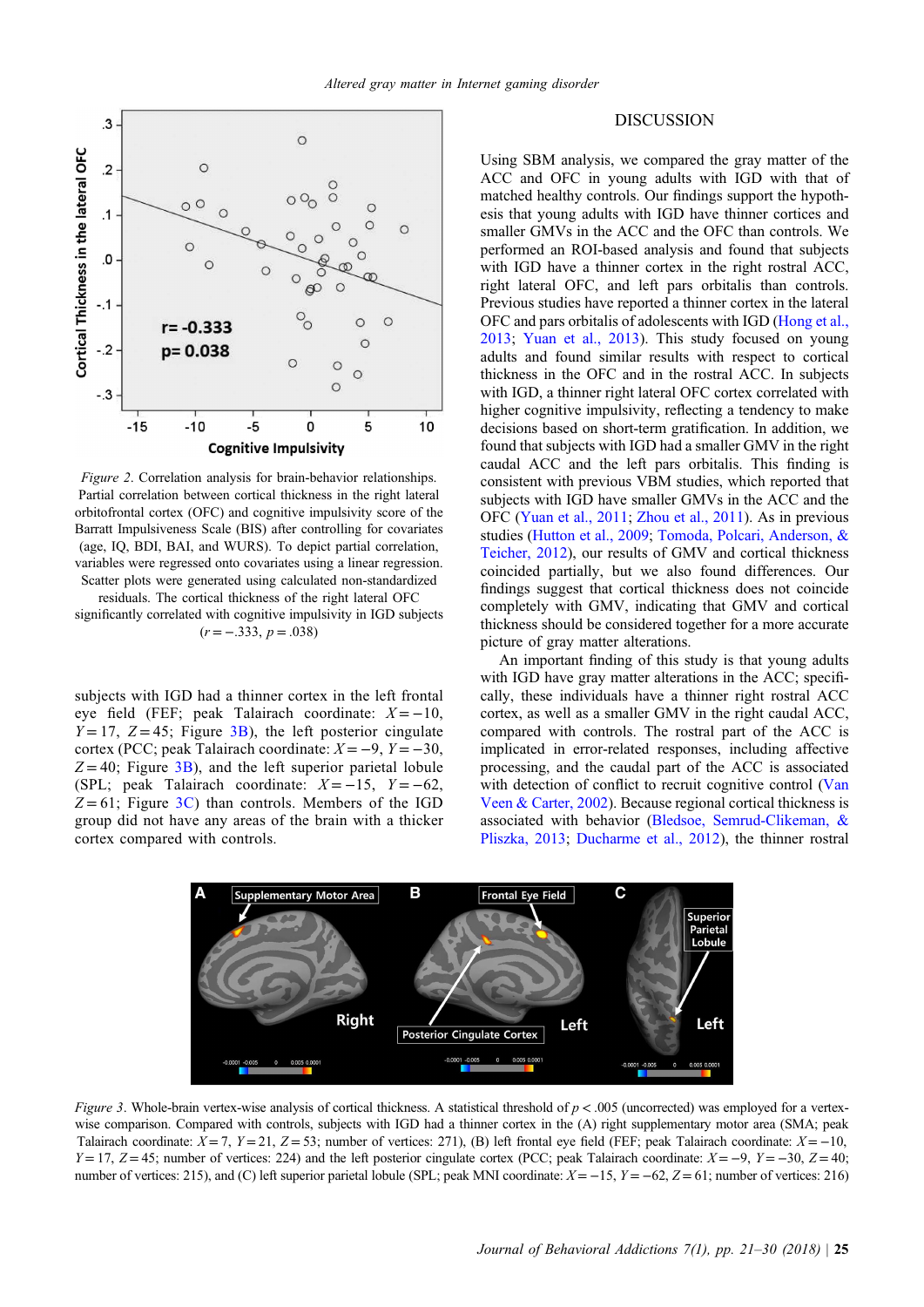ACC cortex in IGD may contribute to the failure to respond to the negative consequences of excessive gaming using impaired error processing. Also, the smaller GMV of the caudal ACC in Internet game addicts may contribute to the loss of cognitive control over excessive gaming. In addition, our findings of gray matter differences in the right side of the ACC are consistent with previous evidence that monitoring and related behavioral control is lateralized to the right hemisphere ([Stuss, 2011\)](#page-8-0).

Here, we found that young adult males with IGD had a thinner cortex in the right lateral OFC compared with controls. In general, the OFC contributes to the monitoring of reward values assigned to different decisions; in particular, the right lateral part of the OFC has been implicated in the inhibitory processes that suppress previously rewarded choices [\(Elliott & Deakin, 2005](#page-7-0); [Elliott, Dolan, & Frith,](#page-7-0) [2000](#page-7-0)) and promote the selection of delayed monetary rewards over immediate rewards [\(McClure, Laibson,](#page-8-0) [Loewenstein, & Cohen, 2004\)](#page-8-0). Moreover, recently, the role of the right lateral OFC was proposed to include integration of prior outcome-based information with current perceptual information to make anticipatory signals about upcoming choices ([Nogueira et al., 2017](#page-8-0)). On the whole, this evidence suggests that the right lateral OFC regulates decisionmaking using internal and external information in a flexible and adaptive manner. Lesions to the lateral OFC impair decision-making related to a delayed reward, leading to short-term and impulsive decisions ([Mar, Walker, Theobald,](#page-8-0) [Eagle, & Robbins, 2011](#page-8-0)). Here, the cortical thickness of the right lateral OFC in IGD subjects significantly correlated with cognitive impulsivity, which is defined as "making quick decisions" ([Stanford et al., 2009](#page-8-0)). Recently, cognitive impulsivity was closely related to reward-based learning and decision-making [\(Cáceres & San Martín, 2017\)](#page-6-0). Therefore, based on the combination of our findings and the existing literature, we speculate that a thinner right lateral OFC cortex prevents individuals with IGD from effectively integrating information to estimate reward values, thereby contributing to preference for short-term pleasure and impulsive decision-making.

Another important finding was that subjects with IGD demonstrated smaller GMV and a thinner cortex in the left pars orbitalis compared with controls. The pars orbitalis is located at the anterior portion of the inferior frontal gyrus, and the inferior frontal gyrus tends to coactivate with the lateral OFC [\(Zald et al., 2012\)](#page-9-0). Moreover, the pars orbitalis, along with other orbitofrontal regions, has been associated with reward-related information processing and decision-making [\(Dixon & Christoff, 2014](#page-6-0)). In particular, the left side of the pars orbitalis has been shown to be closely connected with the middle temporal gyrus and is implicated in cognitively controlled memory retrieval [\(Badre, Poldrack, Paré-Blagoev,](#page-6-0) [Insler, & Wagner, 2005](#page-6-0)). Given that adaptive response selection involves strategic control of the memory system [\(Poldrack](#page-8-0) [& Packard, 2003](#page-8-0)), gray matter alterations within the left pars orbitalis may make it difficult to guide behavior based on prior information [\(Badre & Wagner, 2007](#page-6-0)). Therefore, in view of the literature, our findings suggest that smaller GMV and thinner cortex in the left pars orbitalis of IGD subjects may contribute to their uncontrolled Internet use by impairing their ability to adjust their behavior based on prior information.

In the whole-brain vertex-wise analysis, we found that subjects with IGD had a thinner cortex in the right SMA, the left FEF, the left SPL, and the left PCC compared with controls. The right SMA plays a role in connecting cognition and behavior [\(Nachev, Kennard, & Husain, 2008](#page-8-0)) and is an important area for response inhibition ([Picton et al.,](#page-8-0) [2007\)](#page-8-0). Neuronal activity in the PCC is modulated by external environmental changes, and this modulation may be associated with a cognitive set shift for behavioral adaptation ([Pearson, Heilbronner, Barack, Hayden, & Platt,](#page-8-0) [2011\)](#page-8-0). The FEF and the SPL are also crucial brain regions that are involved in top-down attention control [\(Corbetta &](#page-6-0) [Shulman, 2002\)](#page-6-0). Proper coordination of the frontal and parietal regions is suggested to be essential for adaptive action planning [\(Andersen & Cui, 2009](#page-6-0)). Although neither the FEF nor SPL regions were ROIs in this study, we suggest that a thinner cortex in these areas of the brain, particularly in frontoparietal areas, plays important roles in diminished behavioral control in individuals with IGD. This diminished behavioral control may alter risk/reward decision-making, resulting in difficulty in suppressing urges and the pursuit of short-term gratification.

This study has limitations that should be considered. First, the finding of a thinner cortex in the ACC and the OFC by ROI-based analysis was not confirmed in the whole-brain analysis. We speculate that this discrepancy was primarily driven by differences in methodology. For example, the ROI-based analysis was performed by calculating the mean cortical thickness within the manually delineated area and group differences were investigated by subsequent statistical analysis; in contrast, the whole-brain analysis employed a generalized linear model to estimate vertex-wise group differences in cortical thickness. Because the ROI-based and whole-brain approaches offer different kinds of information, these two methods are suggested to be complementary ([Giuliani, Calhoun, Pearlson, Francis, & Buchanan, 2005](#page-7-0)). Our current findings would be clarified by further research to reduce errors in the ROI-based and whole-brain vertex-wise analyses, particularly, errors derived from spatial normalization processes. Second, although this study defined ROIs on the assumption that structural alterations in the OFC and the ACC underlie the impaired risk/reward decision-making in IGD, there was no direct measurement of decision-making capacity by neuropsychological tests. Thus, careful consideration should be made when linking our imaging findings to dysfunctional risk/reward decision-making in IGD. Third, although IGD diagnosis in this study was made using the IAT scale and clinical interviews, the DSM-5 diagnostic criteria for IGD were not applied. The DSM-5 IGD diagnostic criteria are widely used, since DSM-5 identified IGD as one of the conditions requiring further study (Petry  $\&$ O'[Brien, 2013](#page-8-0)). To accumulate reliable evidences for IGD, it is necessary to apply a consistent diagnostic tool. Thus, future IGD studies should apply the DSM-5 diagnostic criteria. Fourth, although we limited this study to subjects with IGD who reported that online gaming was their primary use of the Internet, most subjects also participated in other online activities, including social networking. Thus, a futurecombined structural and functional study design that measure neural activities in response to gaming-specific stimuli would enhance our findings. Fifth, we used a cross-sectional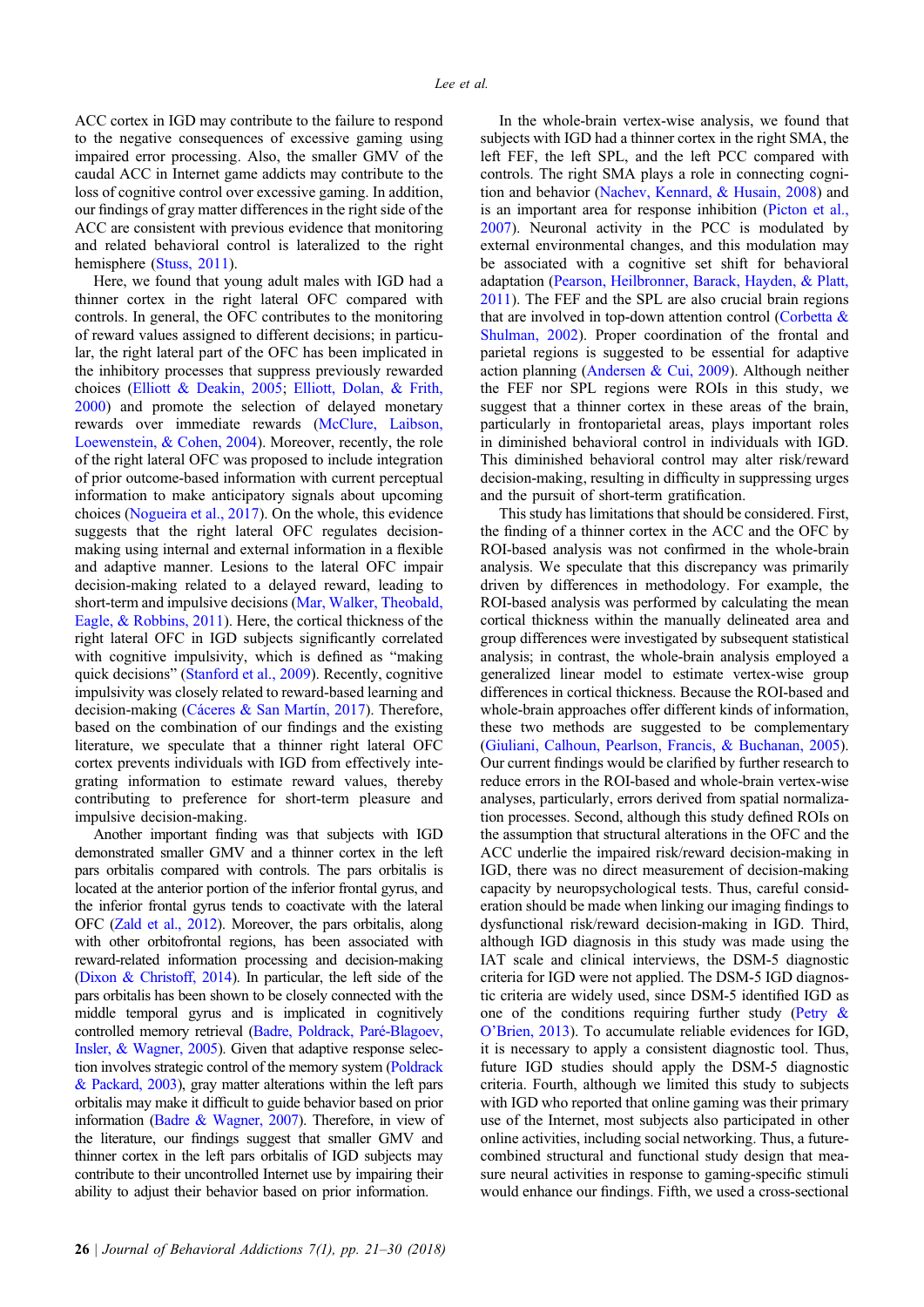<span id="page-6-0"></span>design in this study. Future research that utilized longitudinal study designs to measure cortical thickness changes during adolescence and early adulthood would investigate whether there is a causal relationship between our imaging results and excessive Internet gaming. Sixth, our sample for this study was small and only included male subjects. Gender differences are reported with respect to the clinical features of IGD [\(Ko, Yen, Chen, Chen, & Yen, 2005\)](#page-7-0). Larger studies that include both men and women will be necessary to expand our understanding of IGD.

# **CONCLUSIONS**

We performed an SBM analysis of young adult males with IGD to investigate gray matter alterations in the ACC and the OFC, which were related to risk/reward decision-making. The ROI-based comparison with controls demonstrated that IGD subjects had a thinner cortex in the right rostral ACC, the right lateral OFC, and the left pars orbitalis, and a smaller GMV in the right caudal ACC and the left pars orbitalis. A thinner cortex in the right lateral OFC correlated with higher cognitive impulsivity in IGD subjects, providing possible insight to decision-making based on short-term gratification in IGD. The whole-brain analysis of IGD subjects found they had a thinner cortex in behavioral control-related brain regions, including frontoparietal areas. Our findings suggest that gray matter alterations may provide information about IGD pathophysiology, by reflecting altered risk/reward decision-making and diminished behavioral control.

Funding sources: This research was supported by the Original Technology Research Program for Brain Science through the National Research Foundation of Korea funded by the Ministry of Science, ICT, and Future Planning (NRF-2015M3C7A1064906).

Authors' contribution: DL and Y-CJ conceived and designed the study. DL recruited participants and drafted the manuscript. JP analyzed and interpreted the data. IYK and KN provided critical revision of the manuscript and important intellectual content. All authors had full access to all data in the study and take responsibility for the integrity of the data and the accuracy of the data analysis. All authors critically reviewed and approved the final version of this manuscript for publication. IYK and Y-CJ were contributed equally to this study as co-corresponding authors.

Conflict of interest: The authors declare no conflict of interest.

# REFERENCES

Amiez, C., Joseph, J. P., & Procyk, E. (2005). Anterior cingulate error-related activity is modulated by predicted reward. European Journal of Neuroscience, 21(12), 3447–3452. doi:[10.1111/j.1460-9568.2005.04170.x](http://dx.doi.org/10.1111/j.1460-9568.2005.04170.x)

- Andersen, R. A., & Cui, H. (2009). Intention, action planning, and decision making in parietal-frontal circuits. Neuron, 63(5), 568–583. doi[:10.1016/j.neuron.2009.08.028](http://dx.doi.org/10.1016/j.neuron.2009.08.028)
- Badre, D., Poldrack, R. A., Paré-Blagoev, E. J., Insler, R. Z., & Wagner, A. D. (2005). Dissociable controlled retrieval and generalized selection mechanisms in ventrolateral prefrontal cortex. Neuron, 47(6), 907–918. doi[:10.1016/j.neuron.2005.07.023](http://dx.doi.org/10.1016/j.neuron.2005.07.023)
- Badre, D., & Wagner, A. D. (2007). Left ventrolateral prefrontal cortex and the cognitive control of memory. Neuropsychologia, 45(13), 2883–2901. doi:[10.1016/j.neuropsychologia.](http://dx.doi.org/10.1016/j.neuropsychologia.2007.06.015) [2007.06.015](http://dx.doi.org/10.1016/j.neuropsychologia.2007.06.015)
- Beck, A. T., Epstein, N., Brown, G., & Steer, R. A. (1988). An inventory for measuring clinical anxiety: Psychometric properties. Journal of Consulting and Clinical Psychology, 56(6), 893–897. doi[:10.1037/0022-006X.56.6.893](http://dx.doi.org/10.1037/0022-006X.56.6.893)
- Beck, A. T., Steer, R. A., & Brown, G. K. (1996). Beck Depression Inventory-II. San Antonio, 78(2), 490–498. doi[:10.1037/](http://dx.doi.org/10.1037/t00742-000) [t00742-000](http://dx.doi.org/10.1037/t00742-000)
- Bledsoe, J. C., Semrud-Clikeman, M., & Pliszka, S. R. (2013). Anterior cingulate cortex and symptom severity in attentiondeficit/hyperactivity disorder. Journal of Abnormal Psychology, 122(2), 558–565. doi[:10.1037/a0032390](http://dx.doi.org/10.1037/a0032390)
- Block, J. J. (2008). Issues for DSM-V: Internet addiction. The American Journal of Psychiatric, 165(3), 306–307. doi[:10.1176/appi.ajp.2007.07101556](http://dx.doi.org/10.1176/appi.ajp.2007.07101556)
- Buckner, R. L., Head, D., Parker, J., Fotenos, A. F., Marcus, D., Morris, J. C., & Snyder, A. Z. (2004). A unified approach for morphometric and functional data analysis in young, old, and demented adults using automated atlas-based head size normalization: Reliability and validation against manual measurement of total intracranial volume. Neuroimage, 23(2), 724–738. doi[:10.1016/j.neuroimage.2004.06.018](http://dx.doi.org/10.1016/j.neuroimage.2004.06.018)
- Cáceres, P., & San Martín, R. (2017). Low cognitive impulsivity is associated with better gain and loss learning in a probabilistic decision-making task. Frontiers in Psychology, 8, 204. doi[:10.3389/fpsyg.2017.00204](http://dx.doi.org/10.3389/fpsyg.2017.00204)
- Choi, S.-W., Kim, H., Kim, G.-Y., Jeon, Y., Park, S., Lee, J.-Y., Jung, H. Y., Sohn, B. K., Choi, J. S., & Kim, D. J. (2014). Similarities and differences among Internet gaming disorder, gambling disorder and alcohol use disorder: A focus on impulsivity and compulsivity. Journal of Behavioral Addictions, 3(4), 246–253. doi[:10.1556/JBA.3.2014.4.6](http://dx.doi.org/10.1556/JBA.3.2014.4.6)
- Corbetta, M., & Shulman, G. L. (2002). Control of goal-directed and stimulus-driven attention in the brain. Nature Reviews. Neuroscience, 3(3), 201–215. doi[:10.1038/nrn755](http://dx.doi.org/10.1038/nrn755)
- Dale, A. M., Fischl, B., & Sereno, M. I. (1999). Cortical surfacebased analysis: I. Segmentation and surface reconstruction. Neuroimage, 9(2), 179–194. doi[:10.1006/nimg.1998.0395](http://dx.doi.org/10.1006/nimg.1998.0395)
- Desikan, R. S., Ségonne, F., Fischl, B., Quinn, B. T., Dickerson, B. C., Blacker, D., Buckner, R. L., Dale, A. M., Maguire, R. P., Hyman, B. T., Albert, M. S., & Killiany, R. J. (2006). An automated labeling system for subdividing the human cerebral cortex on MRI scans into gyral based regions of interest. Neuroimage, 31(3), 968–980. doi[:10.1016/j.neuroimage.2006.01.021](http://dx.doi.org/10.1016/j.neuroimage.2006.01.021)
- Dixon, M. L., & Christoff, K. (2014). The lateral prefrontal cortex and complex value-based learning and decision making. Neuroscience and Biobehavioral Reviews, 45, 9–18. doi:[10.1016/j.](http://dx.doi.org/10.1016/j.neubiorev.2014.04.011) [neubiorev.2014.04.011](http://dx.doi.org/10.1016/j.neubiorev.2014.04.011)
- Dong, G., DeVito, E., Huang, J., & Du, X. (2012). Diffusion tensor imaging reveals thalamus and posterior cingulate cortex abnormalities in Internet gaming addicts. Journal of Psychiatric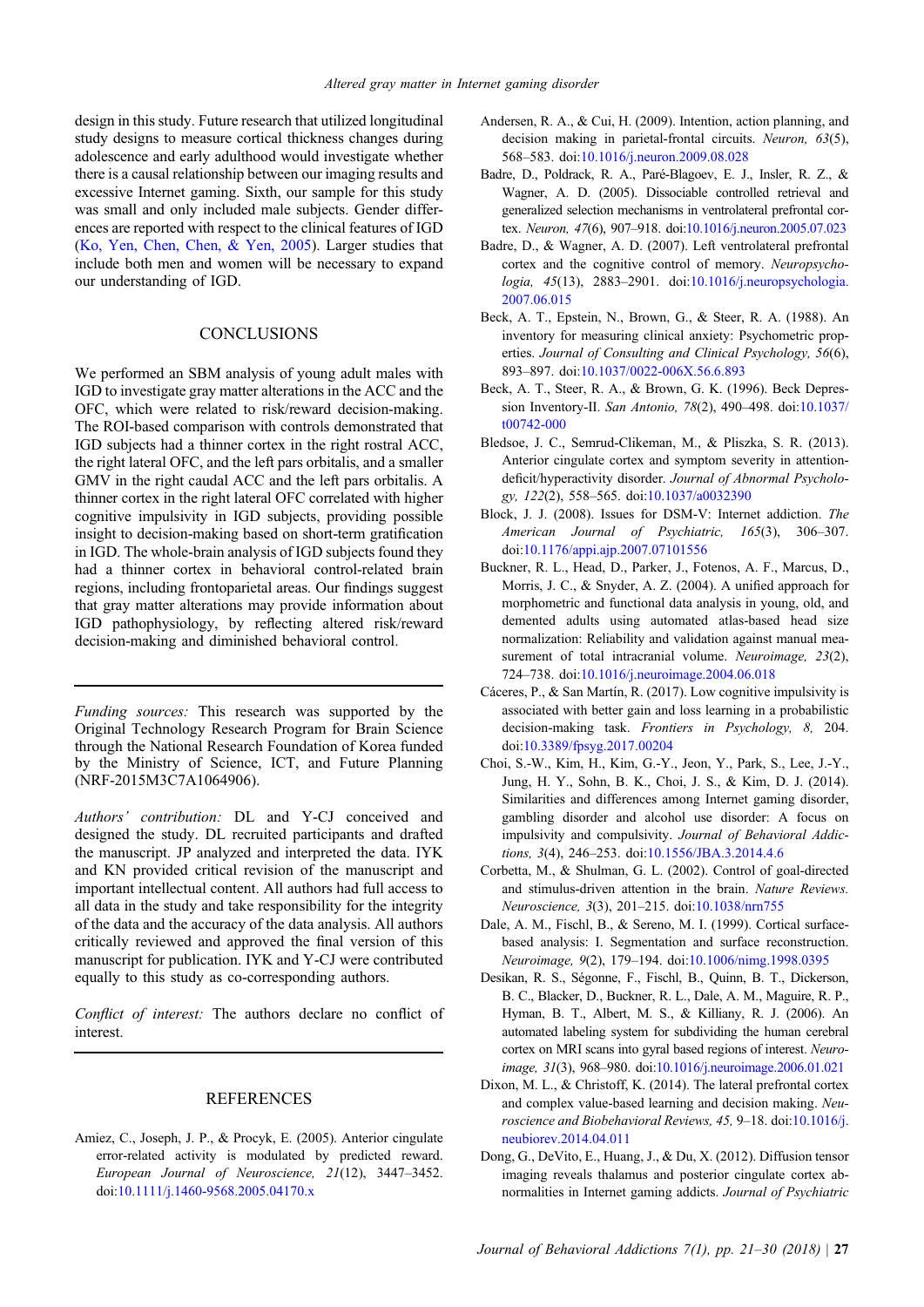<span id="page-7-0"></span>Research, 46(9), 1212–1216. doi:[10.1016/j.jpsychires.2012.](http://dx.doi.org/10.1016/j.jpsychires.2012.05.015) [05.015](http://dx.doi.org/10.1016/j.jpsychires.2012.05.015)

- Dong, G., DeVito, E. E., Du, X., & Cui, Z. (2012). Impaired inhibitory control in 'Internet addiction disorder': A functional magnetic resonance imaging study. Psychiatry Research: Neuroimaging, 203(2), 153–158. doi:[10.1016/j.pscychresns.2012.](http://dx.doi.org/10.1016/j.pscychresns.2012.02.001) [02.001](http://dx.doi.org/10.1016/j.pscychresns.2012.02.001)
- Dong, G., Hu, Y., & Lin, X. (2013). Reward/punishment sensitivities among Internet addicts: Implications for their addictive behaviors. Progress in Neuro-Psychopharmacology and Biological Psychiatry, 46, 139–145. doi:[10.1016/j.pnpbp.](http://dx.doi.org/10.1016/j.pnpbp.2013.07.007) [2013.07.007](http://dx.doi.org/10.1016/j.pnpbp.2013.07.007)
- Dong, G., Huang, J., & Du, X. (2011). Enhanced reward sensitivity and decreased loss sensitivity in Internet addicts: An fMRI study during a guessing task. Journal of Psychiatric Research, 45(11), 1525–1529. doi[:10.1016/j.jpsychires.2011.06.017](http://dx.doi.org/10.1016/j.jpsychires.2011.06.017)
- Dong, G., & Potenza, M. N. (2014). A cognitive-behavioral model of Internet gaming disorder: Theoretical underpinnings and clinical implications. Journal of Psychiatric Research, 58, 7– 11. doi[:10.1016/j.jpsychires.2014.07.005](http://dx.doi.org/10.1016/j.jpsychires.2014.07.005)
- Dong, G., Shen, Y., Huang, J., & Du, X. (2013). Impaired errormonitoring function in people with Internet addiction disorder: An event-related fMRI study. European Addiction Research, 19(5), 269–275. doi[:10.1159/000346783](http://dx.doi.org/10.1159/000346783)
- Ducharme, S., Hudziak, J. J., Botteron, K. N., Albaugh, M. D., Nguyen, T.-V., Karama, S., Evans, A. C., & Brain Development Cooperative Group. (2012). Decreased regional cortical thickness and thinning rate are associated with inattention symptoms in healthy children. Journal of the American Academy of Child and Adolescent Psychiatry, 51(1), 18–27.e2. e12. doi:[10.1016/j.jaac.2011.09.022](http://dx.doi.org/10.1016/j.jaac.2011.09.022)
- Elliott, R., & Deakin, B. (2005). Role of the orbitofrontal cortex in reinforcement processing and inhibitory control: Evidence from functional magnetic resonance imaging studies in healthy human subjects. International Review of Neurobiology, 65, 89–116. doi[:10.1016/S0074-7742\(04\)65004-5](http://dx.doi.org/10.1016/S0074-7742(04)65004-5)
- Elliott, R., Dolan, R. J., & Frith, C. D. (2000). Dissociable functions in the medial and lateral orbitofrontal cortex: Evidence from human neuroimaging studies. Cerebral Cortex (New York, NY), 10(3), 308–317. doi:[10.1093/cercor/10.3.308](http://dx.doi.org/10.1093/cercor)
- First, M., Spitzer, R., & Williams, J. (1997). Structured clinical interview for the diagnostic and statistical manual. Washington, DC: American Psychiatric Press.
- Fischl, B., Rajendran, N., Busa, E., Augustinack, J., Hinds, O., Yeo, B. T., Mohlberg, H., Amunts, K., & Zilles, K. (2007). Cortical folding patterns and predicting cytoarchitecture. Cerebral Cortex (New York, NY), 18(8), 1973–1980. doi:[10.1093/](http://dx.doi.org/10.1093/cercor) [cercor/bhm225](http://dx.doi.org/10.1093/cercor)
- Fischl, B., Sereno, M. I., & Dale, A. M. (1999). Cortical surfacebased analysis: II: Inflation, flattening, and a surface-based coordinate system. Neuroimage, 9(2), 195–207. doi:[10.1006/](http://dx.doi.org/10.1006/nimg.1998.0396) [nimg.1998.0396](http://dx.doi.org/10.1006/nimg.1998.0396)
- Fischl, B., Sereno, M. I., Tootell, R. B., & Dale, A. M. (1999). High-resolution intersubject averaging and a coordinate system for the cortical surface. Human Brain Mapping, 8(4), 272–284. doi[:10.1002/\(SICI\)1097-0193\(1999\)8:4](http://dx.doi.org/10.1002/(SICI)1097-0193(1999)8:4%3C272::AID-HBM10%3E3.0.CO;2-4)<272::AID-HBM10>  $3.0 \text{ CO} \cdot 2 - 4$
- Fischl, B., Van Der Kouwe, A., Destrieux, C., Halgren, E., Ségonne, F., Salat, D. H., Busa, E., Seidman, L. J., Goldstein, J., Kennedy, D., Caviness, V., Makris, N., Rosen, B., & Dale, A. M. (2004). Automatically parcellating the human cerebral

cortex. Cerebral Cortex (New York, NY), 14(1), 11–22. doi[:10.1093/cercor/bhg087](http://dx.doi.org/10.1093/cercor)

- Fung, G., Deng, Y., Zhao, Q., Li, Z., Qu, M., Li, K., Zeng, Y. W., Jin, Z., Ma, Y. T., Yu, X., Wang, Z. R., Shum, D. H., & Chan, R. C. (2015). Distinguishing bipolar and major depressive disorders by brain structural morphometry: A pilot study. BMC Psychiatry, 15(1), 298. doi[:10.1186/s12888-015-0685-5](http://dx.doi.org/10.1186/s12888-015-0685-5)
- Giuliani, N. R., Calhoun, V. D., Pearlson, G. D., Francis, A., & Buchanan, R. W. (2005). Voxel-based morphometry versus region of interest: A comparison of two methods for analyzing gray matter differences in schizophrenia. Schizophrenia Re-search, 74(2), 135–147. doi[:10.1016/j.schres.2004.08.019](http://dx.doi.org/10.1016/j.schres.2004.08.019)
- Hayden, B. Y., Heilbronner, S. R., Pearson, J. M., & Platt, M. L. (2011). Surprise signals in anterior cingulate cortex: Neuronal encoding of unsigned reward prediction errors driving adjustment in behavior. The Journal of Neuroscience, 31(11), 4178– 4187. doi:[10.1523/JNEUROSCI.4652-10.2011](http://dx.doi.org/10.1523/JNEUROSCI.4652-10.2011)
- Honey, C. J., Kötter, R., Breakspear, M., & Sporns, O. (2007). Network structure of cerebral cortex shapes functional connectivity on multiple time scales. Proceedings of the National Academy of Sciences of the United States of America, 104(24), 10240–10245. doi[:10.1073/pnas.0701519104](http://dx.doi.org/10.1073/pnas.0701519104)
- Hong, S.-B., Kim, J.-W., Choi, E.-J., Kim, H.-H., Suh, J.-E., Kim, C.-D., Klauser, P., Whittle, S., Y cel, M., Pantelis, C., & Yi, S. H. (2013). Reduced orbitofrontal cortical thickness in male adolescents with Internet addiction. Behavioral and Brain Functions: BBF, 9(1), 11. doi[:10.1186/1744-9081-9-11](http://dx.doi.org/10.1186/1744-9081-9-11)
- Hutton, C., Draganski, B., Ashburner, J., & Weiskopf, N. (2009). A comparison between voxel-based cortical thickness and voxel-based morphometry in normal aging. Neuroimage, 48(2), 371–380. doi:[10.1016/j.neuroimage.2009.06.043](http://dx.doi.org/10.1016/j.neuroimage.2009.06.043)
- Kim, J. S., Singh, V., Lee, J. K., Lerch, J., Ad-Dab'bagh, Y., MacDonald, D., Lee, J. M., Kim, S. I., & Evans, A. C. (2005). Automated 3-D extraction and evaluation of the inner and outer cortical surfaces using a Laplacian map and partial volume effect classification. Neuroimage, 27(1), 210–221. doi[:10.1016/j.neuroimage.2005.03.036](http://dx.doi.org/10.1016/j.neuroimage.2005.03.036)
- Kim, N. R., Hwang, S. S.-H., Choi, J.-S., Kim, D.-J., Demetrovics, Z., Király, O., Nagygyörgy, K., Griffiths, M. D., Hyun, S. Y., Youn, H. C., & Choi, S. W. (2016). Characteristics and psychiatric symptoms of Internet gaming disorder among adults using self-reported DSM-5 criteria. Psychiatry Investigation, 13(1), 58–66. doi[:10.4306/pi.2016.13.1.58](http://dx.doi.org/10.4306/pi.2016.13.1.58)
- Ko, C.-H., Hsieh, T.-J., Chen, C.-Y., Yen, C.-F., Chen, C.-S., Yen, J.-Y., Wang, P. W., & Liu, G. C. (2014). Altered brain activation during response inhibition and error processing in subjects with Internet gaming disorder: A functional magnetic imaging study. European Archives of Psychiatry and Clinical Neuroscience, 264(8), 661–672. doi:[10.1007/s00406-013-0483-3](http://dx.doi.org/10.1007/s00406-013-0483-3)
- Ko, C.-H., Yen, J.-Y., Chen, C.-C., Chen, S.-H., & Yen, C.-F. (2005). Gender differences and related factors affecting online gaming addiction among Taiwanese adolescents. Journal of Nervous and Mental Disease, 193(4), 273–277. doi[:10.1097/](http://dx.doi.org/10.1097/01.nmd.0000158373.85150.57) [01.nmd.0000158373.85150.57](http://dx.doi.org/10.1097/01.nmd.0000158373.85150.57)
- Krain, A. L., Wilson, A. M., Arbuckle, R., Castellanos, F. X., & Milham, M. P. (2006). Distinct neural mechanisms of risk and ambiguity: A meta-analysis of decision-making. Neuroimage, 32(1), 477–484. doi:[10.1016/j.neuroimage.2006.02.047](http://dx.doi.org/10.1016/j.neuroimage.2006.02.047)
- Kuss, D. J. (2013). Internet gaming addiction: Current perspectives. Psychology Research and Behavior Management, 6, 125–137. doi[:10.2147/PRBM.S39476](http://dx.doi.org/10.2147/PRBM.S39476)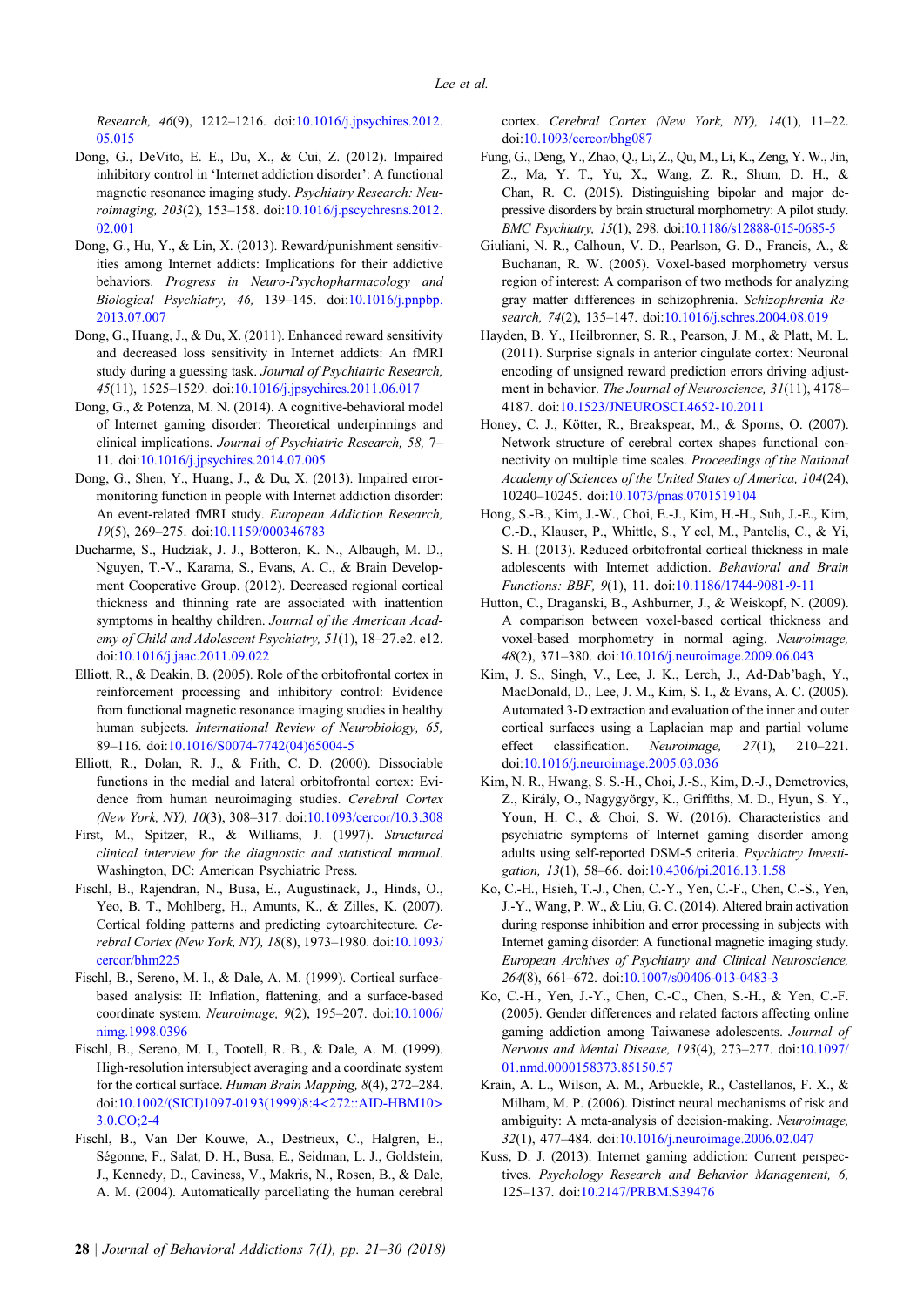- <span id="page-8-0"></span>Kuss, D. J., Griffiths, M. D., Karila, L., & Billieux, J. (2014). Internet addiction: A systematic review of epidemiological research for the last decade. Current Pharmaceutical Design, 20(25), 4026–4052. doi[:10.2174/13816128113199990617](http://dx.doi.org/10.2174/13816128113199990617)
- Lee, D., Namkoong, K., Lee, J., & Jung, Y. C. (2017). Abnormal gray matter volume and impulsivity in young adults with Internet gaming disorder. Addiction Biology. Advance online publication. doi[:10.1111/adb.12552](http://dx.doi.org/10.1111/adb.12552)
- Lemaitre, H., Goldman, A. L., Sambataro, F., Verchinski, B. A., Meyer-Lindenberg, A., Weinberger, D. R., & Mattay, V. S. (2012). Normal age-related brain morphometric changes: Nonuniformity across cortical thickness, surface area and gray matter volume? Neurobiology of Aging, 33(3), 617.e1–617.e9. doi:[10.1016/j.neurobiolaging.2010.07.013](http://dx.doi.org/10.1016/j.neurobiolaging.2010.07.013)
- Lin, X., Dong, G., Wang, Q., & Du, X. (2015). Abnormal gray matter and white matter volume in 'Internet gaming addicts'. Addictive Behaviors, 40, 137–143. doi:[10.1016/j.addbeh.2014.](http://dx.doi.org/10.1016/j.addbeh.2014.09.010) [09.010](http://dx.doi.org/10.1016/j.addbeh.2014.09.010)
- Mar, A. C., Walker, A. L., Theobald, D. E., Eagle, D. M., & Robbins, T. W. (2011). Dissociable effects of lesions to orbitofrontal cortex subregions on impulsive choice in the rat. The Journal of Neuroscience, 31(17), 6398–6404. doi:[10.1523/JNEUROSCI.6620-10.2011](http://dx.doi.org/10.1523/JNEUROSCI.6620-10.2011)
- McClure, S. M., Laibson, D. I., Loewenstein, G., & Cohen, J. D. (2004). Separate neural systems value immediate and delayed monetary rewards. Science (New York, NY), 306(5695), 503– 507. doi:[10.1126/science.1100907](http://dx.doi.org/10.1126/science.1100907)
- Nachev, P., Kennard, C., & Husain, M. (2008). Functional role of the supplementary and pre-supplementary motor areas. Nature Reviews. Neuroscience, 9(11), 856–869. doi[:10.1038/nrn2478](http://dx.doi.org/10.1038/nrn2478)
- Nogueira, R., Abolafia, J. M., Drugowitsch, J., Balaguer-Ballester, E., Sanchez-Vives, M. V., & Moreno-Bote, R. (2017). Lateral orbitofrontal cortex anticipates choices and integrates prior with current information. Nature Communications, 8, 14823. doi:[10.1038/ncomms14823](http://dx.doi.org/10.1038/ncomms14823)
- Patton, J. H., & Stanford, M. S. (1995). Factor structure of the Barratt Impulsiveness Scale. Journal of Clinical Psychology, 51(6), 768–774. doi:[10.1002/1097-4679\(199511\)51:6](http://dx.doi.org/10.1002/1097-4679(199511)51:6%3C768::AID-JCLP2270510607%3E3.0.CO;2-1)<768:: [AID-JCLP2270510607](http://dx.doi.org/10.1002/1097-4679(199511)51:6%3C768::AID-JCLP2270510607%3E3.0.CO;2-1)>3.0.CO;2-1
- Pawlikowski, M., & Brand, M. (2011). Excessive Internet gaming and decision making: Do excessive World of Warcraft players have problems in decision making under risky conditions? Psychiatry Research, 188(3), 428–433. doi[:10.1016/j.](http://dx.doi.org/10.1016/j.psychres.2011.05.017) [psychres.2011.05.017](http://dx.doi.org/10.1016/j.psychres.2011.05.017)
- Pearson, J. M., Heilbronner, S. R., Barack, D. L., Hayden, B. Y., & Platt, M. L. (2011). Posterior cingulate cortex: Adapting behavior to a changing world. Trends in Cognitive Sciences, 15(4), 143–151. doi[:10.1016/j.tics.2011.02.002](http://dx.doi.org/10.1016/j.tics.2011.02.002)
- Petry, N. M., & O'Brien, C. P. (2013). Internet gaming disorder and the DSM-5. Addiction (Abingdon, England), 108(7), 1186–1187. doi:[10.1111/add.12162](http://dx.doi.org/10.1111/add.12162)
- Picton, T. W., Stuss, D. T., Alexander, M. P., Shallice, T., Binns, M. A., & Gillingham, S. (2007). Effects of focal frontal lesions on response inhibition. Cerebral Cortex (New York, NY), 17(4), 826–838. doi:[10.1093/cercor/bhk031](http://dx.doi.org/10.1093/cercor)
- Poldrack, R. A., & Packard, M. G. (2003). Competition among multiple memory systems: Converging evidence from animal and human brain studies. Neuropsychologia, 41(3), 245–251. doi:[10.1016/S0028-3932\(02\)00157-4](http://dx.doi.org/10.1016/S0028-3932(02)00157-4)
- Ségonne, F., Dale, A. M., Busa, E., Glessner, M., Salat, D., Hahn, H. K., & Fischl, B. (2004). A hybrid approach to the skull

stripping problem in MRI. Neuroimage, 22(3), 1060–1075. doi[:10.1016/j.neuroimage.2004.03.032](http://dx.doi.org/10.1016/j.neuroimage.2004.03.032)

- Ségonne, F., Pacheco, J., & Fischl, B. (2007). Geometrically accurate topology-correction of cortical surfaces using nonseparating loops. IEEE Transactions on Medical Imaging, 26(4), 518–529. doi:[10.1109/TMI.2006.887364](http://dx.doi.org/10.1109/TMI.2006.887364)
- Sled, J. G., Zijdenbos, A. P., & Evans, A. C. (1998). A nonparametric method for automatic correction of intensity nonuniformity in MRI data. IEEE Transactions on Medical Imaging, 17(1), 87–97. doi:[10.1109/42.668698](http://dx.doi.org/10.1109/42.668698)
- Stanford, M. S., Mathias, C. W., Dougherty, D. M., Lake, S. L., Anderson, N. E., & Patton, J. H. (2009). Fifty years of the Barratt Impulsiveness Scale: An update and review. Personality and Individual Differences, 47(5), 385–395. doi:[10.1016/j.](http://dx.doi.org/10.1016/j.paid.2009.04.008) [paid.2009.04.008](http://dx.doi.org/10.1016/j.paid.2009.04.008)
- Stuss, D. T. (2011). Functions of the frontal lobes: Relation to executive functions. Journal of the International Neuropsychological Society: JINS, 17(5), 759–765. doi[:10.1017/](http://dx.doi.org/10.1017/S1355617711000695) [S1355617711000695](http://dx.doi.org/10.1017/S1355617711000695)
- Tomoda, A., Polcari, A., Anderson, C. M., & Teicher, M. H. (2012). Reduced visual cortex gray matter volume and thickness in young adults who witnessed domestic violence during childhood. PLoS One, 7(12), e52528. doi:[10.1371/journal.](http://dx.doi.org/10.1371/journal.pone.0052528) [pone.0052528](http://dx.doi.org/10.1371/journal.pone.0052528)
- Van Veen, V., & Carter, C. S. (2002). The timing of actionmonitoring processes in the anterior cingulate cortex. Journal of Cognitive Neuroscience, 14(4), 593–602. doi[:10.1162/](http://dx.doi.org/10.1162/08989290260045837) [08989290260045837](http://dx.doi.org/10.1162/08989290260045837)
- Wallis, J. D. (2007). Orbitofrontal cortex and its contribution to decision-making. Annual Review of Neuroscience, 30, 31–56. doi[:10.1146/annurev.neuro.30.051606.094334](http://dx.doi.org/10.1146/annurev.neuro.30.051606.094334)
- Wang, H., Jin, C., Yuan, K., Shakir, T. M., Mao, C., Niu, X., Niu, X., Niu, C., Guo, L., & Zhang, M. (2015). The alteration of gray matter volume and cognitive control in adolescents with Internet gaming disorder. Frontiers in Behavioral Neuroscience, 9, 64. doi[:10.3389/fnbeh.2015.00064](http://dx.doi.org/10.3389/fnbeh.2015.00064)
- Wang, Y., Deng, Y., Fung, G., Liu, W.-H., Wei, X.-H., Jiang, X.-Q., Lui, S. S., Cheung, E. F., & Chan, R. C. (2014). Distinct structural neural patterns of trait physical and social anhedonia: Evidence from cortical thickness, subcortical volumes and inter-regional correlations. Psychiatry Research: Neuroimaging, 224(3), 184–191. doi[:10.1016/j.pscychresns.2014.09.005](http://dx.doi.org/10.1016/j.pscychresns.2014.09.005)
- Ward, M. F. (1993). The Wender Utah Rating Scale: An aid in the retrospective. The American Journal of Psychiatry, 1(50), 885. doi[:10.1176/ajp.150.6.885](http://dx.doi.org/10.1176/ajp.150.6.885)
- Wechsler, D. (2014). Wechsler Adult Intelligence Scale–Fourth Edition (WAIS–IV). San Antonio, Texas: Psychological Corporation.
- Winkler, A. M., Kochunov, P., Blangero, J., Almasy, L., Zilles, K., Fox, P. T., Duggirala, R., & Glahn, D. C. (2010). Cortical thickness or grey matter volume? The importance of selecting the phenotype for imaging genetics studies. Neuroimage, 53(3), 1135–1146. doi:[10.1016/j.neuroimage.2009.12.028](http://dx.doi.org/10.1016/j.neuroimage.2009.12.028)
- Yao, Y. W., Liu, L., Ma, S. S., Shi, X. H., Zhou, N., Zhang, J. T., et al. (2017). Functional and structural neural alterations in Internet gaming disorder: A systematic review and metaanalysis. Neuroscience and Biobehavioral Reviews, 83, 313– 324. doi[:10.1016/j.neubiorev.2017.10.029](http://dx.doi.org/10.1016/j.neubiorev.2017.10.029)
- Yao, Y.-W., Wang, L.-J., Yip, S. W., Chen, P.-R., Li, S., Xu, J., Zhang, J. T., Deng, L. Y., Liu, Q. X., & Fang, X. Y. (2015). Impaired decision-making under risk is associated with